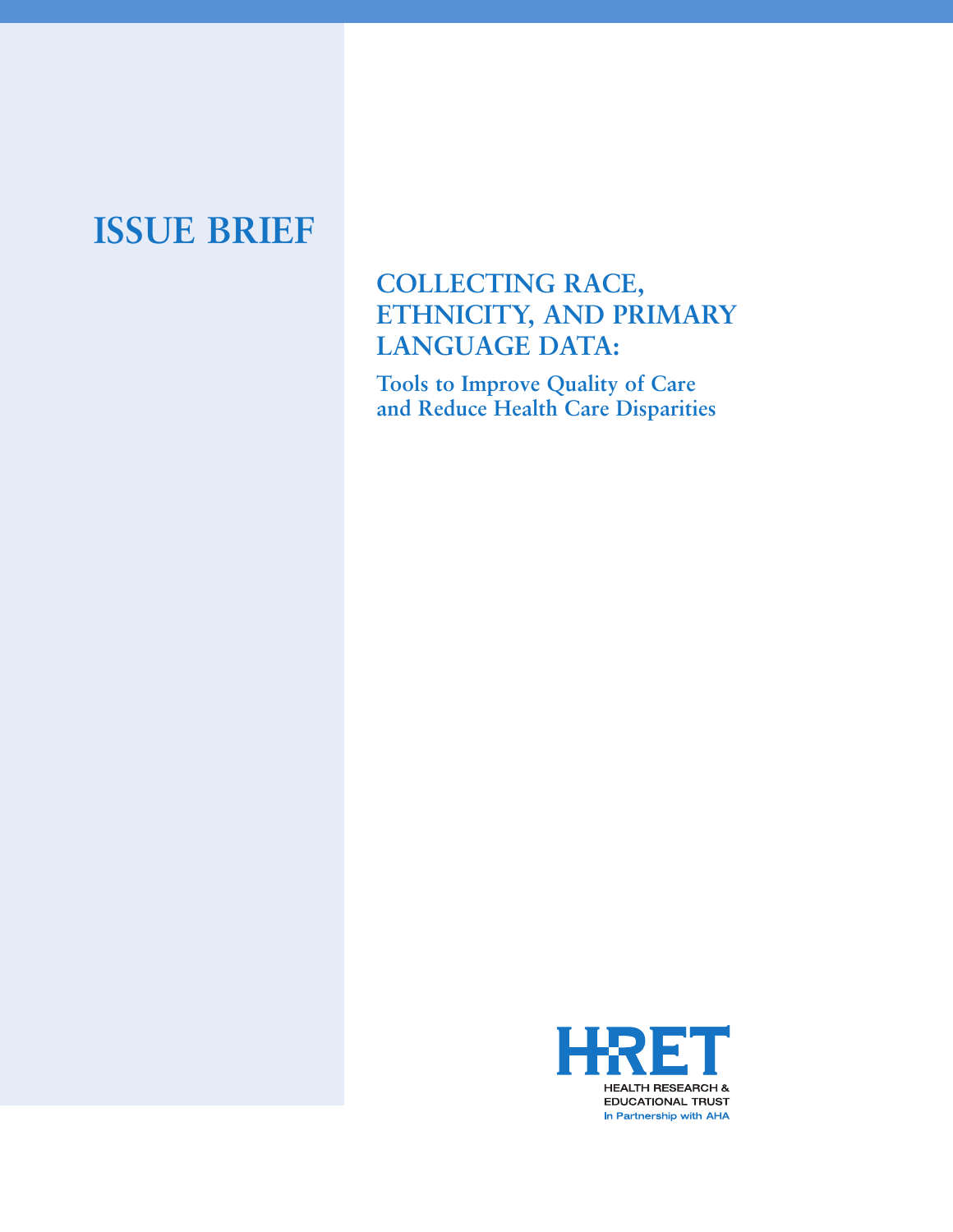*"It is a capital mistake to theorize before one has data. Insensibly one begins to twist facts to suit theories, instead of theories to suit facts."* — Sherlock Holmes

#### **What Are Disparities in Health Care?**

Disparities in health care are differences that remain after accounting for patients' needs and preferences and the availability of health care.1 Disparities in *health care* differ from disparities in *health* (or *health status*). Though the two are interrelated, causes of disparities in health include differences in economic conditions across racial and ethnic groups, which "are likely to result in less access to health care, inability to afford higher-quality care, and greater exposure to harmful occupational and environmental factors. Differences in education may contribute to disparities in health, as may health-related behavior patterns (e.g., diet, exercise)."2

This issue brief focuses on disparities in health care. Health care disparities occur within a wide range of health care settings including hospitals, emergency departments, clinics, and doctors' offices, and across a broad range of conditions. Not surprisingly, these disparities in care are associated with higher mortality among racial and ethnic minorities.

#### **Linking Disparities and Quality**

Hundreds of articles have not only documented disparities in U.S. health care but also linked them to lower quality of care. The 2004 *National Healthcare Disparities Report (NHDR)* declared that disparities in quality "pervade the American health care system."3 Furthermore, disparities and quality of care are "not isolated phenomena," according to the *NHDR* and its companion report, the *National Healthcare Quality Report (NHQR)*. <sup>4</sup> The Institute of Medicine's 2001 report, *Crossing the Quality Chasm: A New Health System for the 21st Century*, describes a "chasm" that lies "between the health care that we now have and the health care that we could have." It reports that the "U.S. health care delivery system does not provide consistent, high-quality medical care to all people."5

These reports emphasize the interdependence of disparities and quality and underscore the need for targeted action to improve overall quality of care and reduce disparities for underserved populations. Disparities are a result of a number of factors including inequitable care, lack of insurance, poverty, language barriers, cultural barriers, and bias. The quality chasm is a result of ineffective, unsafe, untimely, inefficient care that is not patient-centered.<sup>6</sup>

**HRET would like to acknowledge The Commonwealth Fund for providing support for the project, "Developing a Uniform Framework for Collecting Race, Ethnicity, and Primary Language Data in Hospitals."**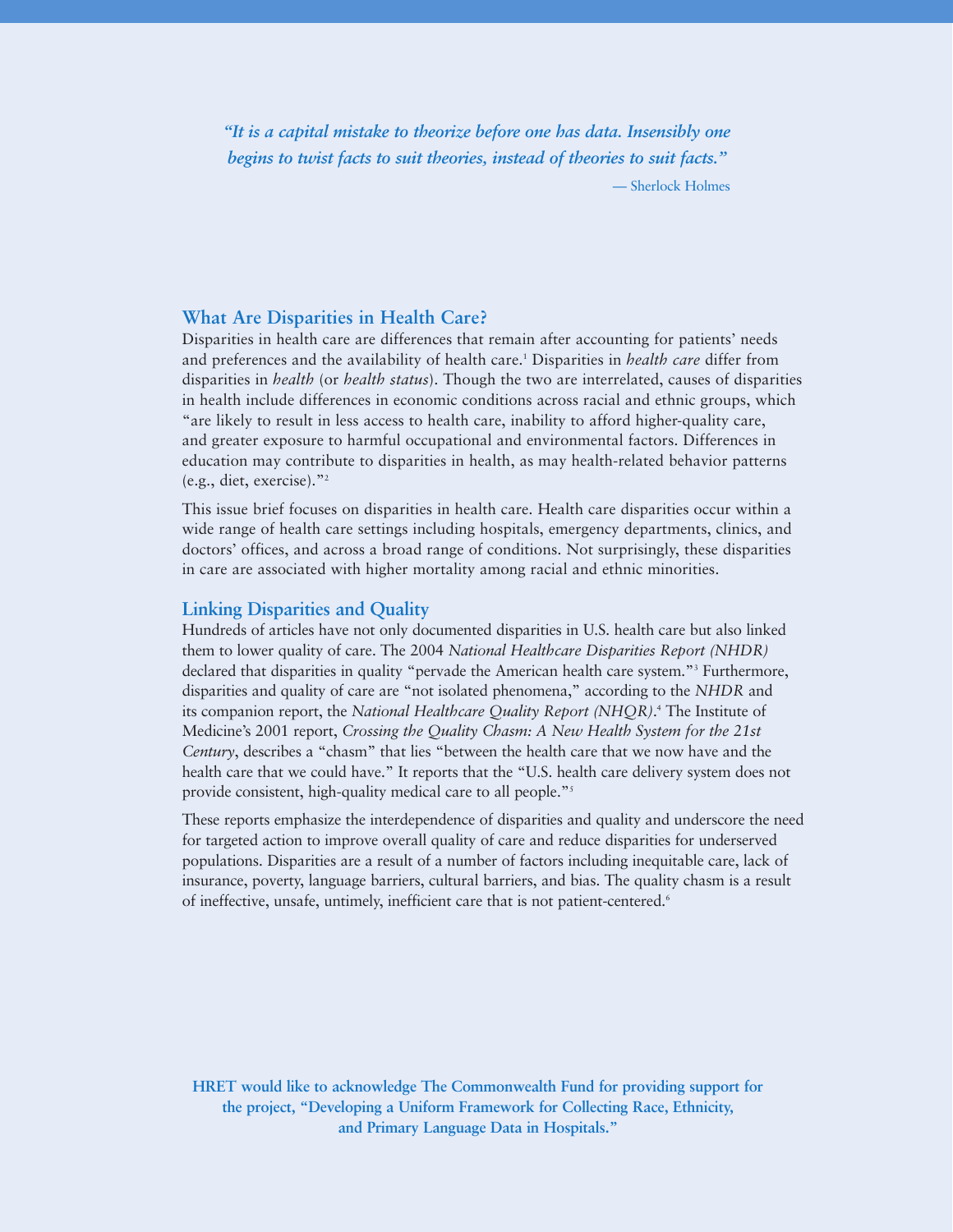#### **What Causes Disparities in Health Care?**

Though the presence of disparities in care is well documented, the causes of these disparities are not well understood.7 A panel of experts convened by the National Academies found that disparities in health care may or may not be due to conscious or unconscious discrimination.8 Disparities in care may be attributed to both organizational or *systems* factors as well as *individual* characteristics of practitioners and patients (see *Factors Contributing to Disparities in Health Care* table). Some factors occur at both the systems and individual levels.

## **Factors Contributing to Disparities in Health Care**

#### **Systems Level**

- Fragmentation of care
- Financial barriers
- Physical barriers (e.g., excessive distance)
- Information barriers (on part of providers and patients)
- Differential access to high-quality hospitals and other facilities

#### **Individual Level**

- Communication barriers and lack of trust between practitioner and patient
- Cultural barriers: little understanding of patients' health beliefs and behaviors
- Problems with health literacy
- Language barriers for patients with limited English proficiency
- Bias and prejudice: stereotyping and biased decision making by providers and practitioners

## **Data Are the Building Blocks**

Whatever factors contribute to creating health care disparities, collecting accurate data is of utmost importance—the basic foundation—in working toward eliminating such disparities and improving quality of care. Data collection has long been central to the quality assurance process. If data on race, ethnicity, and primary language are available, disparities in health care can be addressed through a quality of care framework.

Though disparities and quality are linked, there is an inherent tension in blending the two. Simply improving overall quality of care may not reduce disparities. As such, the data on patient race, ethnicity, and language become necessary.

Systems reform envisions quality improvement as an organizational responsibility. A systems reform approach to reducing racial and ethnic disparities requires performance data that stratify quality-of-care indicators according to patients' race and ethnicity.

According to Sidney Watson, "Performance data stratified by race and ethnicity could provide valuable information about the extent and impact of health care disparities. Moreover, this information could indicate which system's designs, training modules, and protocols reduce racial and ethnic disparities and which ones fail to do so."9

*"Disparities in health and health care illuminate weaknesses in the health care and public health systems. Interest in better understanding the causes of these differences and formulating strategies to ensure the highest quality of care for everyone has generated significant attention to disparities across racial and ethnic groups."* 

*Eliminating Health Disparities,* National Research Council Panel on DHHS Collection of Race and Ethnicity Data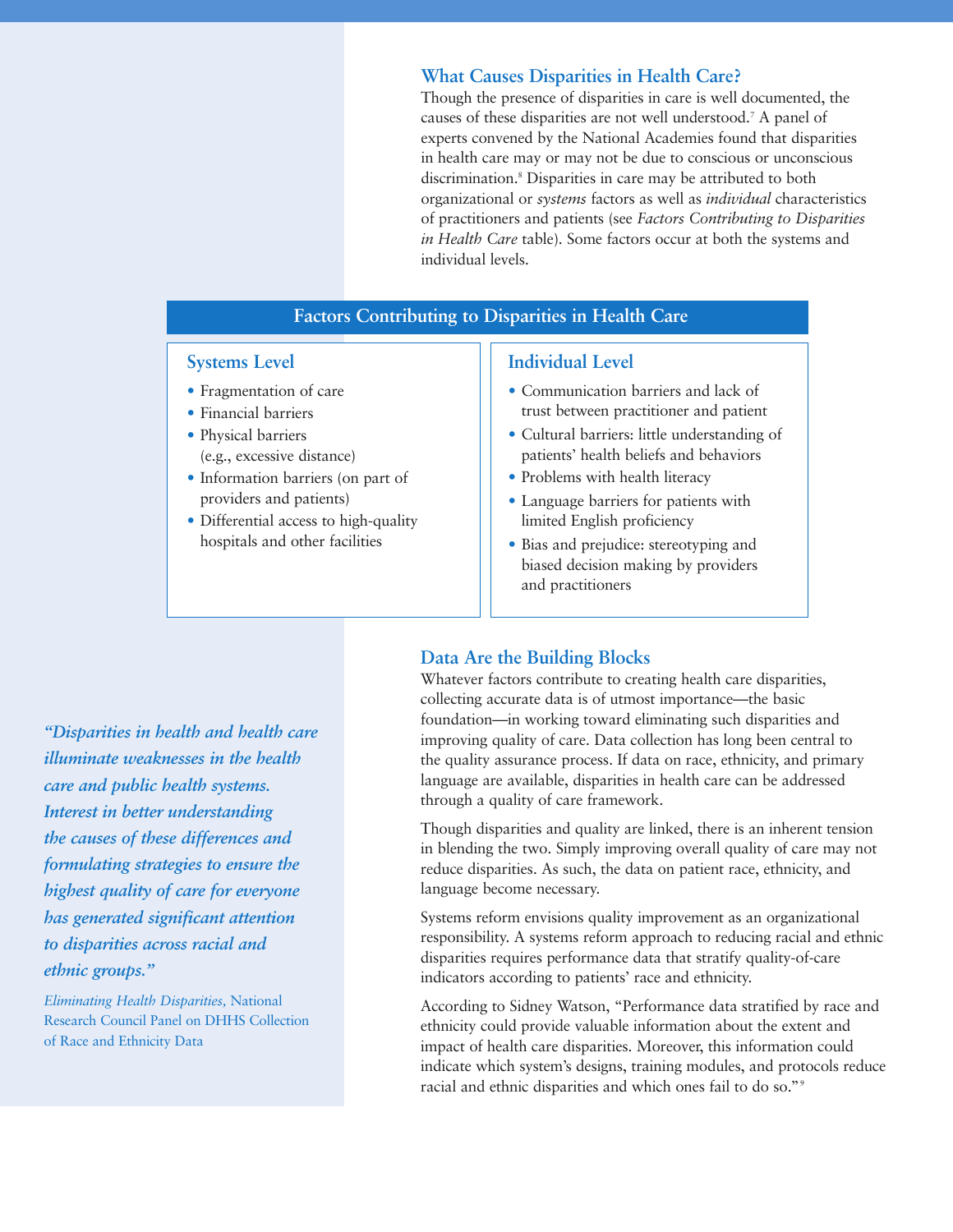## **Collecting Accurate Data Efficiently: A Case Study**

Though providers and practitioners recognize the need for accurate data, collecting and reporting such data is not common practice or done effectively. The Health Research and Educational Trust (HRET) and Northwestern Memorial Hospital (NMH) in Chicago collaborated on a research project that implemented new race, ethnicity, and language questions into the patient registration process at NMH. The project's goals included linking race and ethnicity data to quality of care and exploring any disparities, and examining the hospital's response to reporting quality measures by race and ethnicity.

In NMH's former system, hospital clerks did not routinely collect information on race and ethnicity nor did they ask patients to provide this information themselves. If clerks did collect this information, they often used their own observations to record patients' race and ethnicity—a widespread practice among many hospitals and health care settings.

In the current system, patients self-report their race and ethnicity, preferred language, and their ability to speak and understand English. NMH developed this explanation for clerks to use when asking for race/ethnicity data:

*We want to make sure all our patients get the best care possible. We would like you to tell us your race or ethnic background so we can review the treatment patients receive and make sure everyone gets the highest quality of care. You can use general terms such as White or African American or more specific terms like Mexican or Korean. You can use more than one term.*

In collaboration with NMH, HRET developed a toolkit for providers to use for the systematic collection of data on race, ethnicity, and primary language. Go to **www.hretdisparities.org** to access this toolkit.

## **Self-Reporting Reveals Greater Diversity**

Using a uniform framework increased the accuracy and efficiency of data collection at NMH. In self-reporting, NMH patients used 150 different terms, revealing a wider diversity of race/ethnicity than had previously been documented at NMH. All these terms can be rolled up into broader categories for reporting purposes, but the granular information is available for providing patient-centered care and targeting quality improvement initiatives. The self-reporting at NMH also showed that approximately 8 percent of their patient population was Hispanic, a higher percentage than previously documented. In addition, 35 different primary languages were reported by patients.10

## **Using the Data on Race and Ethnicity**

For providers and practitioners, collecting data on race, ethnicity, and primary language is necessary and useful for two main reasons: reporting to external sources and providing patient-centered care. The accompanying table, *Using Data on Race, Ethnicity, and Primary Language*, shows how providers and practitioners use the data for these purposes. By collecting the data, providers and practitioners can tailor care to each patient. They can also ensure that they are meeting the needs of the population in their community.

## **Using Data on Race, Ethnicity, and Primary Language**

## **Reporting to External Sources**

- Regulatory, Purchaser, Payer (Centers for Medicare and Medicaid Services)
- Legal (19 states have mandates to collect race/ethnicity data in hospitals; Health and Human Services Title IV regulations)
- Accreditation (Joint Commission on the Accreditation of Health Care Organizations, National Committee on Quality Assurance)

## **Systems Level**

- Make language services available
- Understand patients' health beliefs and behaviors
- Know dietary needs
- Provide appropriate signage
- Plan for cultural competency training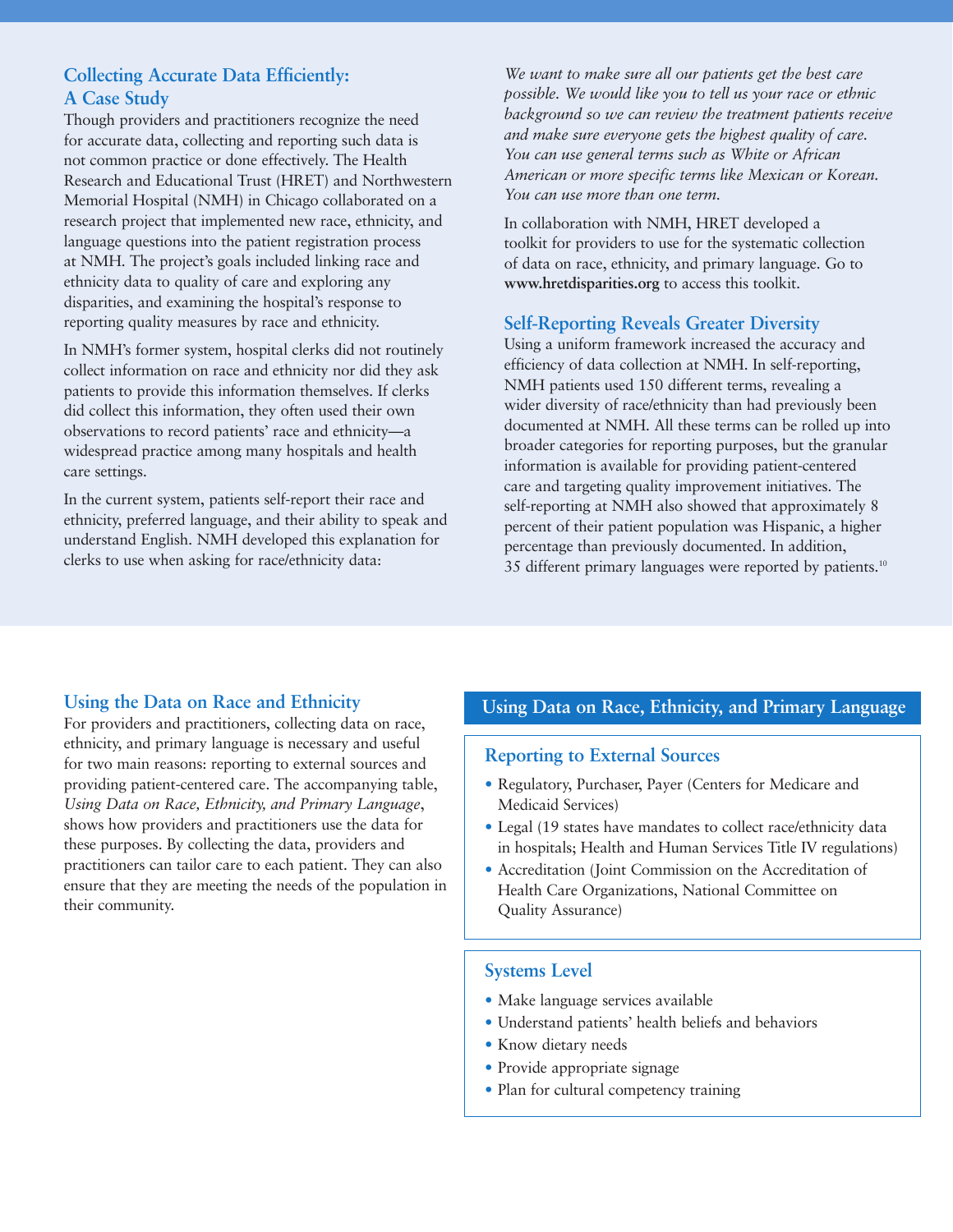## **Recommendations for Collecting, Standardizing, and Using Data on Race, Ethnicity, and Primary Language**

## **Collecting the Data**

Though the *National Healthcare Disparities Report* recommends collecting data on race and ethnicity using the Office of Management and Budget (OMB) standards, experts recognize that greater detail beyond the OMB's five race categories may be more useful for providers and practitioners. Here are our recommendations for collecting race and ethnicity information:

- Ask patients or designees to self-report, and collect data directly from them.
- Provide a rationale or reason to explain why the information is being collected.
- Address patients' questions and concerns about data collection and how data will be used.
- Use an open-ended format (if information systems allow for this level of detail) or provide subcategories (under broader categories) that best meet the needs of the community served.
- Allow patients to identify as multiracial/multiethnic and to select more than one category.
- Standardize the method for aggregating subcategories into broader categories for analytical purposes.

## **Standardizing Data Collection Practices**

We offer the following recommendations to standardize data collection practices:<sup>11</sup>

- Decide who provides the information: patients or designees.
- Standardize when data are collected: upon admission or at patient registration to ensure all fields are completed.
- Establish how data are stored: storing in a standard format (preferably electronic) enables linkages to clinical measures.
- Provide ongoing staff training on collecting race, ethnicity, and language data from patients.
- Monitor and evaluate data collection practices and how data are used.

## **Using the Data**

As discussed in this brief, information on racial and ethnic characteristics is needed to target quality improvement efforts, identify the nature and extent of disparities, and monitor progress. In addition, legal statutes and laws require reporting data by race and ethnicity to monitor discriminatory practices.

Efforts to stratify quality measurements by accurate race and ethnicity data will help the health system serve three critical functions:<sup>12</sup>

- Ensure the health of the population
- Ensure equitable access to care
- Ensure quality of care

*"Most quality improvement in health care organizations goes on over relatively long periods of time. The important test of a QI initiative to reduce disparities is not whether it produces a statistically significant difference in one measurement cycle but rather whether it produces sustained reduction in, or elimination of, the target disparity over time."*

David R. Nerenz, PhD Center for Health Services Research Detroit, MI